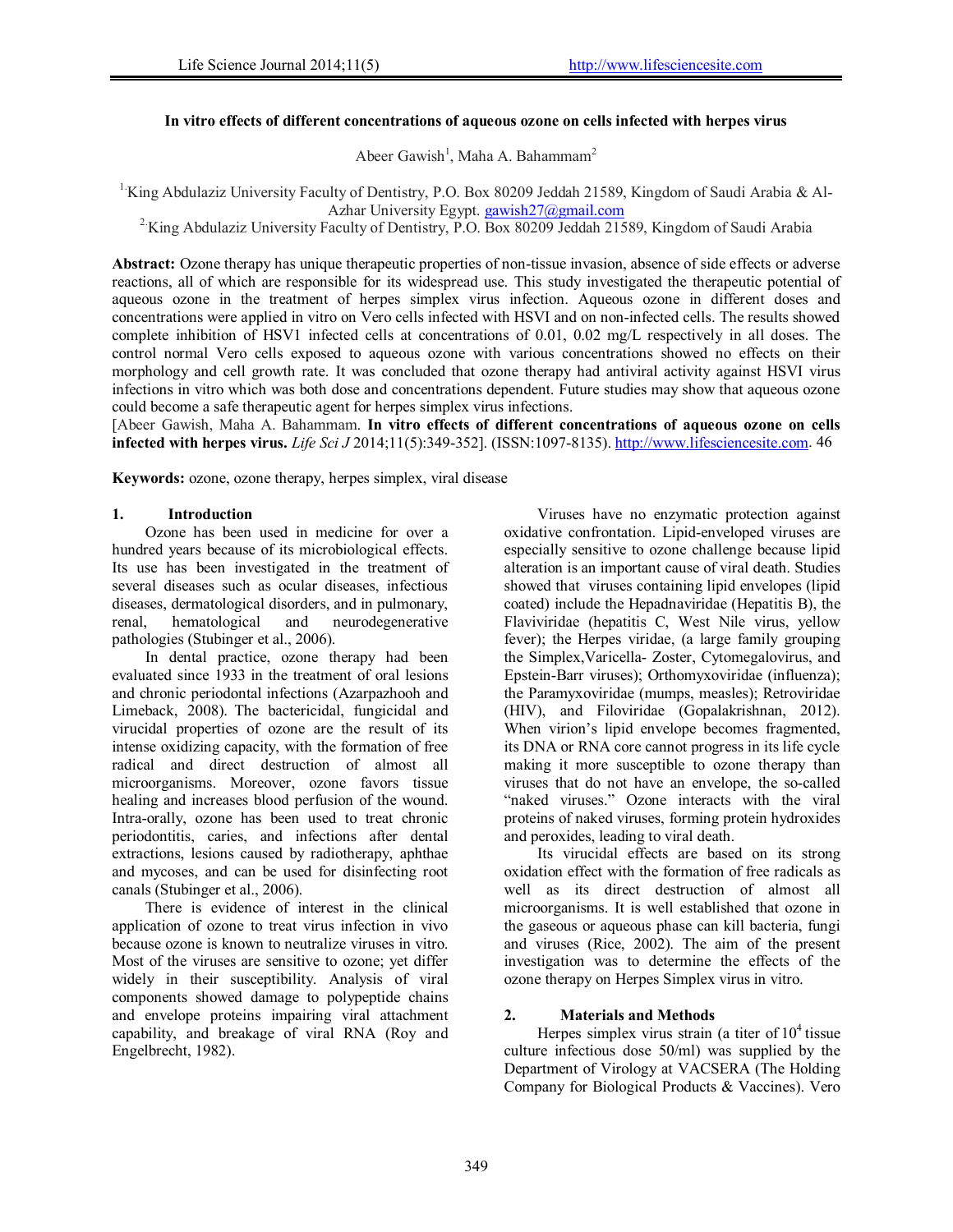cell culture line was used for propagation and titration of HSV1 (Sweet and Hilleman, 1960).

The isolated virus was propagated from  $10<sup>5</sup>$ -  $10<sup>7</sup>$ in Vero cells, which seeded at  $1x$   $10<sup>5</sup>$  cells/ well on 96 well culture plate with MEM (minimal essential media) used with 10% new born calf serum, 1% glutamine, 100 U/ ml penicillin and 100 μg/ml streptomycin at a pH 7 and incubated at  $37^{\circ}$  C,  $5\%$  $CO<sub>2</sub>$  for growth purpose on Vero cells. The infected cells that showed the typical HSV-1 cytopathic effect were subjected to 2 freeze thaw cycles. The supernatant was stored at-70 $\degree$ C until used (Chen and Chen, 2009, Miyamura et al., 1974).

Aqueous ozone was prepared by exposing deionized water to ozone concentration range (0.003- 0.02 mg/L) using Humazon® PM unit with different flow rates  $(30,50,70mg/h)$  in constant; time  $(10)$ min), voltage (220 v) and current consumption (120A) (Viebahn, 1985).

The Vero cell culture line was divided into two groups based on the intended application of aqueous ozone. Group I: Ozonated water was applied on uninfected Vero cells (without HSV1), and in Group II, aqueous ozone was applied on infected Vero cells (with HSV1). A Normal Vero cell without treatment was used as negative control. Vero cells  $(1x10^5 \text{ cells})$ well) were seeded in 96 well lat bottomed tissue culture plates with application of aqueous ozone with different concentrations  $(0.003-0.02mg/L)$  at different doses (0.1,0.2 and 0.3 mg/L). Cell viability was assessed 48 hours post treatment under inverted microscope for cytopathic effect (CPE). Data were tabulated and statistically analyzed using SPSS soft ware program for non-parametric tests.

### **3. Results**

The normal Vero cells showed elongated diamond shapes that aligned in a layer without nuclear overlaps (monolayer) Fig. 1.



 **Figure 1:** Photomicrograph showing normal Vero cells (H&E.100X)

The observed cytopathic effects of herpes infection on the Vero cells included change in the morphology and viability of the cells. Some cells became rounded, shrunk while some completely disappeared (or were lysed). Other infected cells formed grape – like clusters, and some underwent enlargement and budding Fig.2.



**Figure 2:** Photomicrograph showing rounding up and enlargement of infected Vero cells with isolated HSV-1 (H&E.100X)

## *The effect of aqueous ozone on Vero cells*

Table 1 showed that exposure of normal Vero cell culture (negative control cells) for 48 hours to different concentrations of aqueous ozone  $(0.1, 0.2)$ and 0.3 mg/L) did not cause any morphological changes in the cells and did not affect the growth rate of the cell which were still viable as non treated cells.

| Ozone dose              | Cell viability                  |          |          |  |
|-------------------------|---------------------------------|----------|----------|--|
| Residual ozone<br>conc. | $0.1$ ml                        | $0.2$ ml | $0.3$ ml |  |
| 0.003                   |                                 |          |          |  |
| 0.004                   |                                 |          |          |  |
| 0.008                   |                                 |          |          |  |
| 0.009                   | No morphological change in Vero |          |          |  |
| 0.01                    |                                 | cells    |          |  |
| 0.02                    |                                 |          |          |  |
| value                   |                                 |          |          |  |

**Table 1.** Effect of ozone on normal Vero cells

NC not computed

The results of the effect of aqueous ozone using different doses in different concentrations on HSV1 infected Vero cell is shown in Table 2.

At dose 0.1 ml, there was a statistically significant difference between the effects of the different concentrations on cell viability. There was complete inhibition of replication at 7 log 10 TCID 50 ml and 100% reduction with p<0.001 found at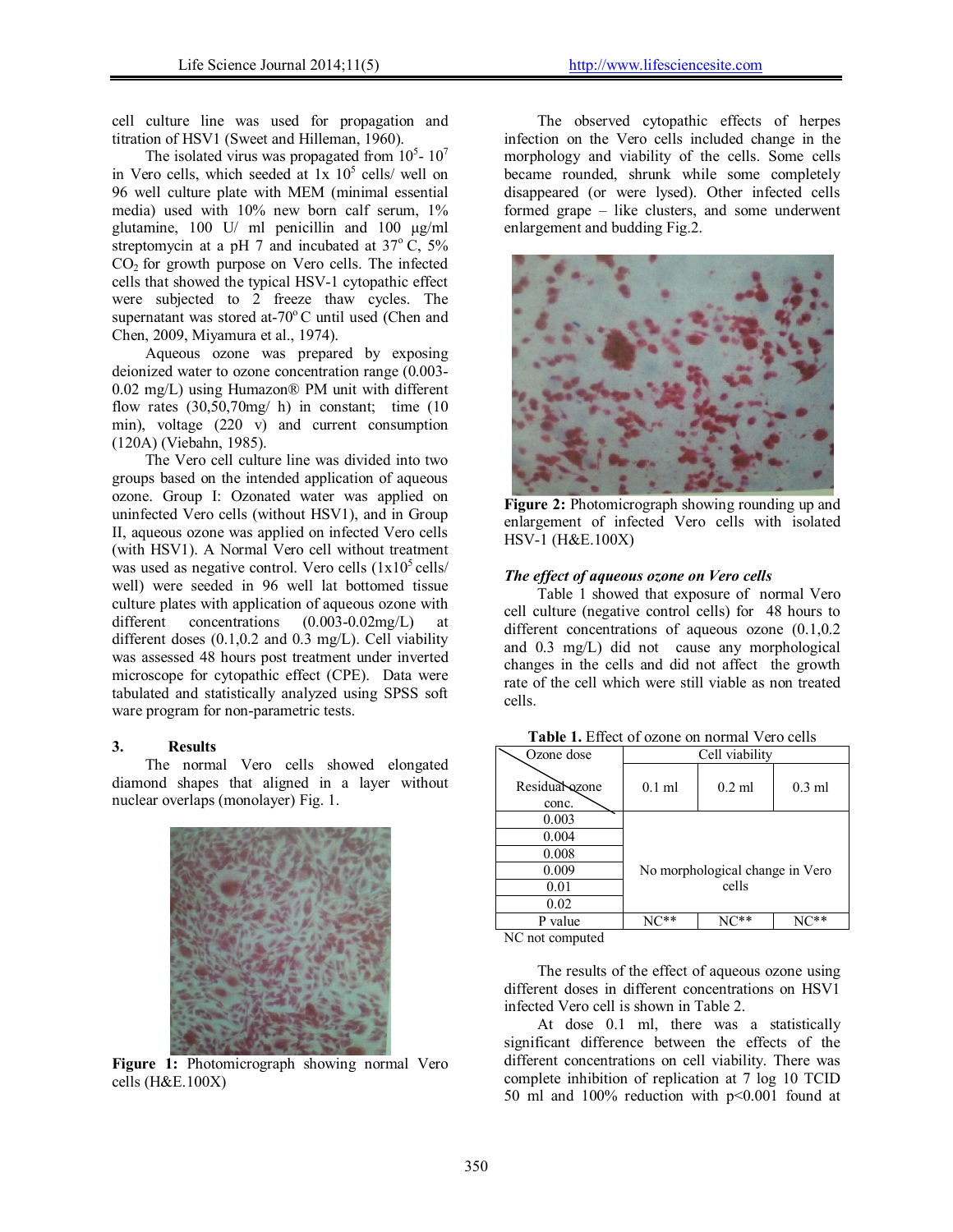0.01&0.02 mg /L, while at 0.004, 0.008 & 0.009 mg/L, there was notable decrease to 6 log 10TCID 50 ml, and 99.5 % reduction ( $p < 0.001$ ), and inhibition of viral replication to 6 log 10TCID 50 ml and 99% reduction ( $p < 0.001$ ) found at  $0.003$ mg /L.

The results of the effect of aqueous ozone at dose 0.2 ml demonstrated a statistically significant difference between the different concentrations. It showed a high percentage of complete inhibition (7 log 10 TCID 50 ml) of 100% reduction ( $p<0.001$ ) at concentration 0.008, 0.009, 0,01 and 0.02 mg/L There was notable decrease to 6 log 10TCID 50 ml (99.5 % reduction  $p < 0.001$ ) at concentration 0.004, 0.008 & 0.009 mg/L.

However at dose 0.003mg /L there was no statistically significant difference between the different concentrations. There was complete inhibition (7 log 10 TCID 50 ml 100% reduction p<0.001) with all concentrations of (0.003, 0.004, 0.008, 0.009, 0,001 and 0.02 mg/L) respectively.

**Table 2.** Percent reduction of virus titer in Vero cells following ozone therapy at different doses and concentrations

| <b>△</b> Ozone dose  | Cell viability |            |                  |
|----------------------|----------------|------------|------------------|
| Residual ozone conc. | $0.1$ ml       | $0.2$ ml   | $0.3 \text{ ml}$ |
| 0.003                | 99             | 99.5       | 100              |
| 0.004                | 99.5           | 99.5       | 100              |
| 0.008                | 99.5           | 100        | 100              |
| 0.009                | 99.5           | 100        | 100              |
| 0.01                 | 100            | 100        | 100              |
| 0.02                 | 100            | 100        | 100              |
| P value              | $< 0.001*$     | $< 0.001*$ | $NC^*$           |

P≤ 0.05 significant

# **4. Discussion**

Ozone has become a treatment modality option in comprehensive treatment plan necessary for successful management of infectious diseases. Vero cells which were used in this study were derived from the kidney of an African green monkey, and are one of the more commonly used mammalian continuous cell lines in microbiology, and molecular and cell biology research (Shin and Sobsey, 2003). This anchorage-dependent cell line has been used extensively in virology studies, but has also been used in many other applications, including the propagation and study of intracellular bacteria and parasites, and assessment of the effects of chemicals, toxins and other substances on mammalian cells at the molecular level.

Among the advantages of ozone in aqueous phase is its potency, easy preparation and handling, lack of mutagenicity and its rapid microbicidal effects (Kim et al., 1999). The results of the present study demonstrated that the aqueous ozone did not affect affect the viability or the morphology of Vero cells. Aqueous ozone in its different doses and concentrations appear to produce complete inhibition of HSV 1on virally infected cells. These results were in accordance with data from several in vivo and in vitro studies which showed the antiviral activity of ozone therapy (Chen and Chen, 2009, Khadre and Yousef, 2002, Riley, 2002, Shin and Sobsey, 2003), demonstrated the role of 0.2mg/L aqueous ozone in adenovirus inactivation which was reduced by 99.99%. Others reported an inactivation of adenovirus by 4 log after treatment with 0.07mg/L ozone concentration (Shin and Sobsey, 2003).

The antiviral activity of ozone appears to be explained through different mechanisms: Ozone concentration plays an important role in exerting different response on cell membrane which may induce injury to it (Dumler et al., 1994, Kafoury et al., 1999). It may induce inactivation of the intracellular virus leading to disruption of cell membrane and to cell death (Chen and Chen, 2009). The lipid enveloped viruses are inactivated in aqueous ozone media via the oxidation of their lipoprotein glycoprotien and envelope (Girard, 2001). The mechanism of denaturation of virions is through direct contact with ozone, lipoprotein, lipid and glycoprotiens. The presence of numerous double bonds in these unsaturated molecules makes them vulnerable to the oxidizing effect of ozone. When virons lack envelope, they cannot sustain or replicate themselves (Girard, 2003). Different concentrations and doses of ozone have an effect on cellular functions of different cell type (Fu et al., 2002, Gornicki and Gutsze, 2000, Koike et al., 2001) and do modulate the immune response (Koike et al., 2001). Ozone appear to increase CD4 with relative increase in the CD4/CD8 (Rattan, 2006), which is known to interact with constant regions of MHC class I or II. This interaction increases the binding affinity of the T cell being the main protection against viral infections. Ozone exhibits a strong germicidal effect at a higher concentration range via its oxidative power which has proven to be effective in destroying lipid enveloped viruses (Saul, 2007).

In conclusion, ozone therapy has antiviral activity against HSVI virus infections in vitro which is dose and concentrations dependent. It can be considered a safe therapeutic agent in vitro. Further investigations are needed to evaluate its efficacy clinically in patients with more attention to evaluate its effectiveness in infected patients.

### **Acknowledgements**

The authors gratefully acknowledge the valuable contribution and continuous support of Prof.